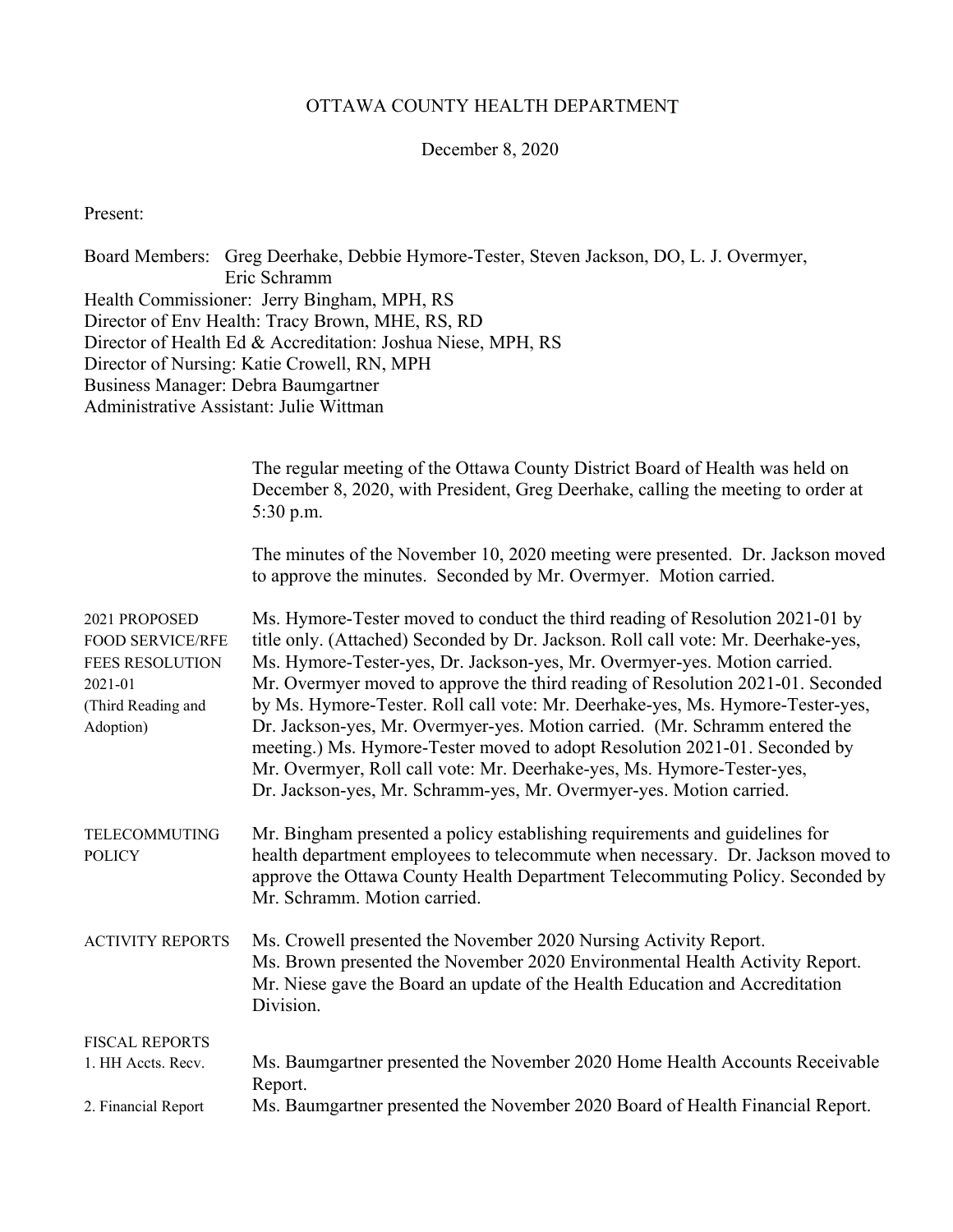| 2020 AMENDED<br><b>CERTIFICATE</b>       | Ms. Baumgartner recommended the Board approve the 2020 Amended<br>Certificate. (Attached) Mr. Overmyer moved to approve the Amended Certificate<br>as presented. Seconded by Dr. Jackson. Motion carried.                                                                                                                                                                                                                                                                       |
|------------------------------------------|---------------------------------------------------------------------------------------------------------------------------------------------------------------------------------------------------------------------------------------------------------------------------------------------------------------------------------------------------------------------------------------------------------------------------------------------------------------------------------|
| 2020 ADDITIONAL<br><b>APPROPRIATIONS</b> | Ms. Baumgartner recommended the Board approve the 2020 Additional<br>Appropriations. (Attached) Dr. Jackson moved to approve the Additional<br>Appropriations as presented. Seconded by Ms. Hymore-Tester. Motion carried.                                                                                                                                                                                                                                                      |
| <b>2020 FUND</b><br><b>TRANSFERS</b>     | Ms. Baumgartner recommended the Board approve the 2020 Fund Transfers.<br>(Attached) Dr. Jackson moved to approve the Fund Transfers as presented.<br>Seconded by Ms. Hymore-Tester. Motion carried.                                                                                                                                                                                                                                                                            |
| PERSONNEL<br>1. R. Tristano-RS           | Mr. Bingham informed the Board that Ryan Tristano, SIT, successfully completed<br>his RS exam and received approval from the RS Board to become a Registered<br>Sanitarian on November 13, 2020. Ms. Hymore-Tester moved to promote Ryan<br>Tristano from Sanitarian-in-Training to Registered Sanitarian, effective<br>November 13, 2020. Seconded by Mr. Overmyer. Motion carried.                                                                                            |
| <b>BOARD OF</b><br><b>HEALTH LOGO</b>    | Mr. Bingham presented a new logo to the Board of Health, explaining that this<br>logo emphasizes the word "health" in Health Department and represents a beacon of<br>light for Ottawa County. Dr. Jackson moved to approve the new Ottawa County<br>Health Department logo. Seconded by Mr. Overmyer. Motion carried.                                                                                                                                                          |
| <b>HEALTH COMM</b><br><b>REPORT</b>      | Mr. Bingham presented the Health Commissioner's Report to the Board.<br>He gave a brief update on recent COVID activities, presenting the most recent<br>COVID Dashboard. Mr. Bingham reported that the pop-up COVID testing conducted<br>at the Ottawa County Fairgrounds in November went well, with 569 total tests<br>conducted and a 15.1% positivity rate.                                                                                                                |
|                                          | The health department's COVID team meets with school superintendents weekly to<br>discuss COVID issues and information.                                                                                                                                                                                                                                                                                                                                                         |
|                                          | There will be a Facebook Live event held Wednesday, December 16, 2020, at<br>3:00 p.m., hosted by Ottawa County Emergency Management. The health department<br>will be one of the panel members who will answer questions that the public may have<br>regarding COVID. An information session will be held on Tuesday,<br>December 15, 2020 at 7:00 a.m. for area physicians, allowing them an opportunity to<br>ask questions or obtain clarification regarding COVID as well. |
|                                          | The health department is scheduled to receive the Moderna COVID vaccine by the<br>end of December.                                                                                                                                                                                                                                                                                                                                                                              |
| <b>MEETINGS</b>                          | There are no meetings scheduled for December 2020, due to the COVID-19<br>Pandemic.                                                                                                                                                                                                                                                                                                                                                                                             |
| <b>BILL APPROVALS</b>                    | Dr. Jackson moved to pay the bills. (Attached) Seconded by Ms. Hymore-Tester.<br>Motion carried.                                                                                                                                                                                                                                                                                                                                                                                |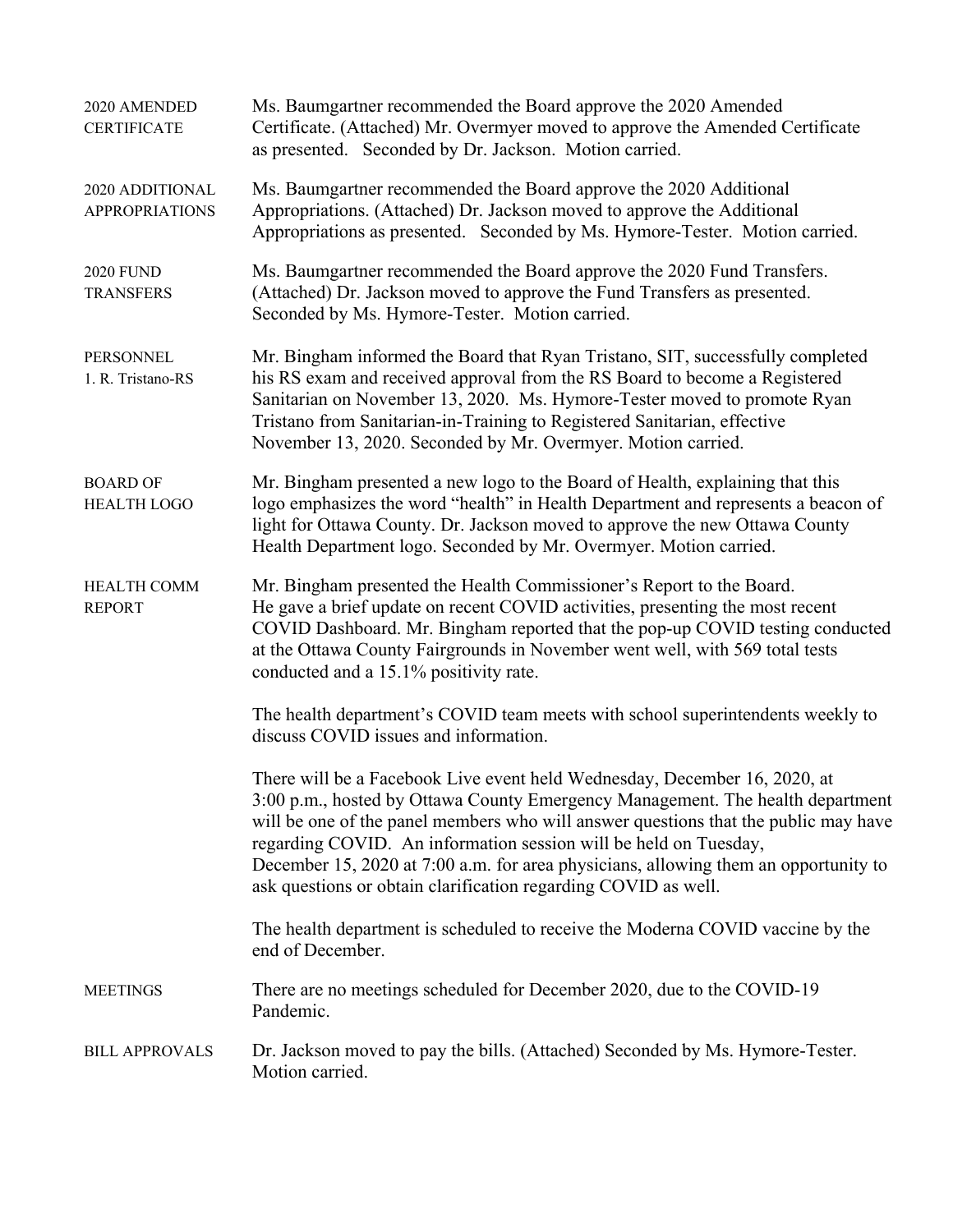|                                   | Mr. Overmyer moved to enter into Executive Session for personnel matters to<br>call vote: Mr. Deerhake-yes, Ms. Hymore-Tester-yes, Dr. Jackson-yes,<br>Mr. Overmyer-yes, Mr. Schramm-yes. Motion carried. | consider the appointment, employment, dismissal, discipline, promotion, demotion, or<br>compensation of a public employee or official. Seconded by Ms. Hymore-Tester. Roll |
|-----------------------------------|-----------------------------------------------------------------------------------------------------------------------------------------------------------------------------------------------------------|----------------------------------------------------------------------------------------------------------------------------------------------------------------------------|
|                                   | Motion carried.                                                                                                                                                                                           | Ms. Hymore-Tester moved to enter into open session. Seconded by Dr. Jackson.                                                                                               |
| <b>WITTMAN</b><br><b>VACATION</b> | Dr. Jackson. Motion carried.                                                                                                                                                                              | Mr. Overmyer moved to waive the 3-year vacation cap for Julie Wittman until<br>her next anniversary, July 16, 2021, due to unforeseen circumstances. Seconded by           |
| <b>BINGHAM</b><br>PROB. INCREASE  | Due to successful completion of Gerald Bingham's 6-month probation period<br>Mr. Schramm. Motion carried.                                                                                                 | and excellent performance at this time, Dr. Jackson moved to approve a probationary<br>increase of \$5,000 to his annual salary, effective January 1, 2021. Seconded by    |
|                                   | Next Meeting Date<br>January 12, 2021 at 5:30 p.m.                                                                                                                                                        |                                                                                                                                                                            |
|                                   | Being no further business, the meeting was adjourned.                                                                                                                                                     |                                                                                                                                                                            |
|                                   | Respectfully Submitted,                                                                                                                                                                                   |                                                                                                                                                                            |
|                                   | Gerald W. Bingham, MPH, RS<br>Health Commissioner                                                                                                                                                         | Greg Deerhake<br>President                                                                                                                                                 |

Secretary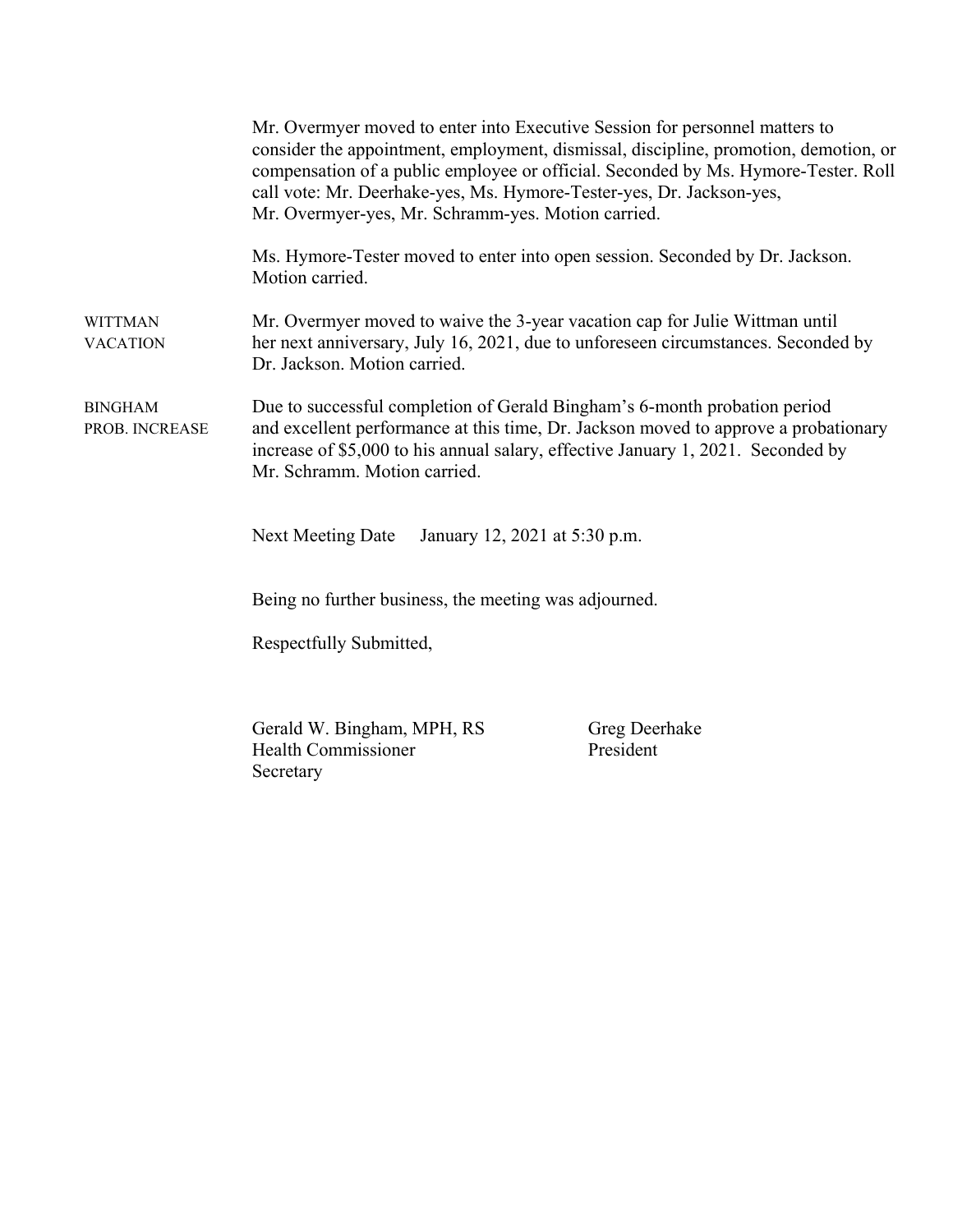# **RESOLUTION 2021-01**

## **Resolution Establishing Retail Food Establishment/ Food Service Operation License Fees in the Ottawa County General Health District**

A resolution amending the fees as they pertain to the Retail Food Establishment/Food Service Operation Program.

Whereas the Ottawa County Board of Health needs fees to conduct the Retail Food Establishment/Food Service Operation Program in order to properly carry out its responsibilities and duties in meeting its obligation to protect the public's health and welfare;

Therefore, under the authority of Section 3709.09 and 3717 of the Ohio Revised Code, be it resolved by the Board of Health of the Ottawa County General Health District that the following fees be adopted.

The cost of a license for a Retail Food Establishment/Food Service Operation as defined in 3717.01 of the Ohio Revised Code shall be any amount determined by the Public Health Council pursuant to Section 3717.25 and 3717.45 of the ORC plus the following fee:

| RFE/FSO                                                                                        | Local Fee                                    | RFE/FSO                                                                                        | Local Fee                                    |
|------------------------------------------------------------------------------------------------|----------------------------------------------|------------------------------------------------------------------------------------------------|----------------------------------------------|
| Level 1<25,000 Sq Ft<br>Level $2<25,000$ Sq Ft<br>Level 3<25,000 Sq Ft<br>Level 4<25,000 Sq Ft | \$175.26<br>\$193.26<br>\$339.40<br>\$421.47 | Level $1>25,000$ Sq Ft<br>Level 2>25,000 Sq Ft<br>Level 3>25,000 Sq Ft<br>Level 4>25,000 Sq Ft | \$238.61<br>\$249.41<br>\$800.13<br>\$846.21 |
| Mobile RFE/FSO                                                                                 |                                              | \$74.46                                                                                        |                                              |
| Temporary Retail Food Establishment/Day<br>Temporary Food Service Operation/Day                |                                              | \$44.25<br>\$44.25                                                                             |                                              |
| Vending Machine Location                                                                       |                                              | \$20.74                                                                                        |                                              |

#### **This resolution shall take effect and be in force from and after the earliest period allowed by law.**

Roll call vote: Mr. Deerhake-yes; Ms. Hymore-Tester-yes; Dr. Jackson-yes; Mr. Schramm-yes; Mr. Overmyer-yes; Mr. Moritz-absent.

#### ADOPTED BY THE OTTAWA COUNTY BOARD OF HEALTH THIS 8th DAY OF DECEMBER, 2020.

\_\_\_\_\_\_\_\_\_\_\_\_\_\_\_\_\_\_\_\_\_\_\_\_\_\_\_\_\_\_\_\_\_\_ \_\_\_\_\_\_\_\_\_\_\_\_\_\_\_\_\_\_\_\_\_\_\_\_\_\_\_\_\_\_\_\_\_\_\_\_\_\_\_

Ottawa County Board of Health Ottawa County Board of Health

Greg Deerhake, President Gerald W. Bingham, Jr, MPH, RS, Secretary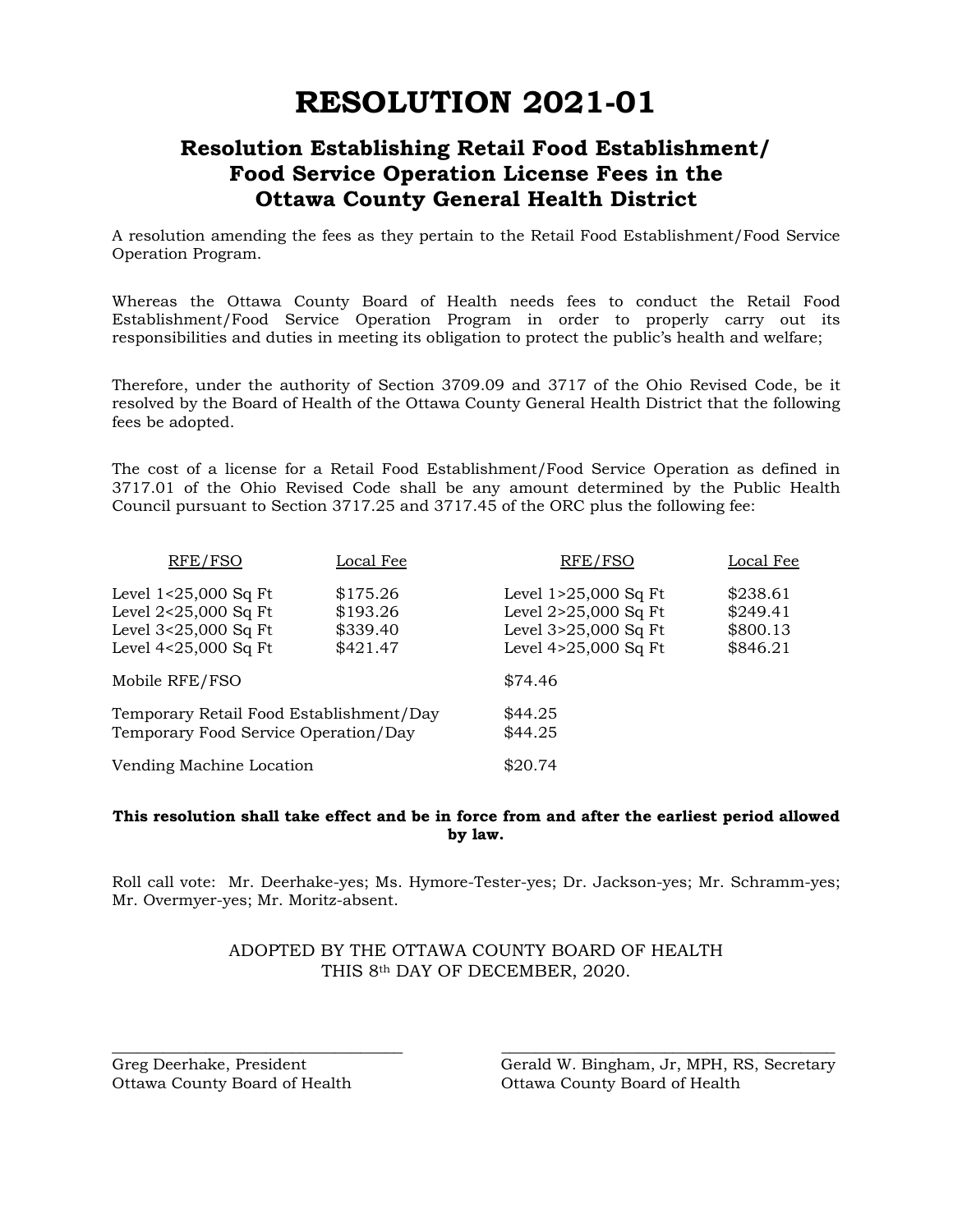### **OTTAWA COUNTY HEALTH DEPARTMENT 2020 INCREASE AMENDED CERTIFICATE December 8, 2020**

**Please Revise the following funds 2020 estimated resources by the amounts indicated which are based on projected receipts for 2020.**

| <b>FUND:</b>                                                   | <b>AMOUNT</b>                                      |
|----------------------------------------------------------------|----------------------------------------------------|
| 040 Public Health Nursing<br>045 Water Wells<br>119 PHI (PHEP) | 32,000.00<br>S.<br>12,000.00<br>S.<br>\$260,000.00 |
|                                                                | \$304,000.00                                       |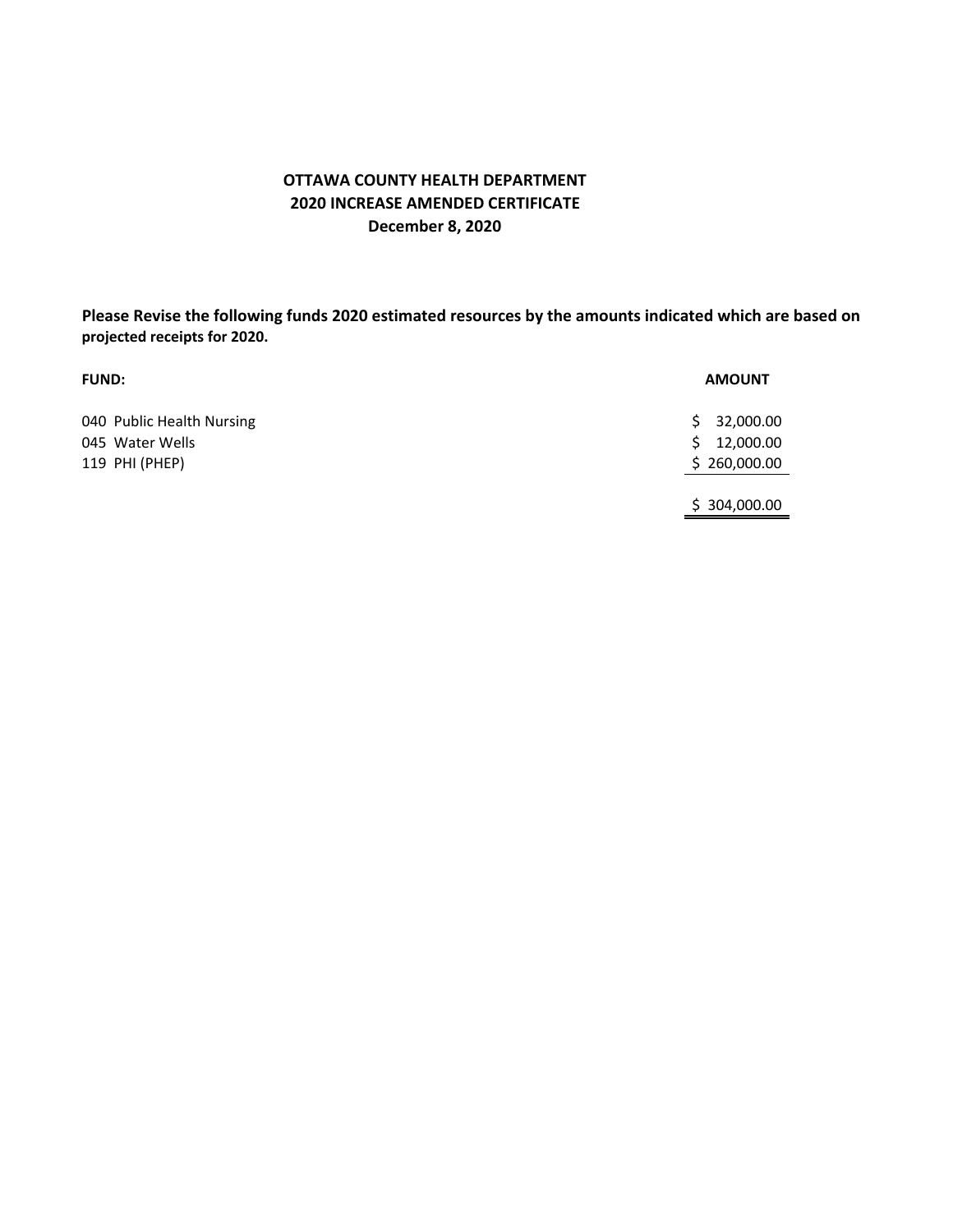## **2020 YEAR END FUND TRANSFERS December 8, 2020 OTTAWA COUNTY HEALTH DEPARTMENT**

| <b>FROM FUND:</b>               |                                       | <b>TO FUND:</b>                 | <b>AMOUNT</b>    |
|---------------------------------|---------------------------------------|---------------------------------|------------------|
| 036.0081.530800 Food Service    |                                       | 004.1001.401300 Board of Health | \$<br>62,356.21  |
|                                 | 040.0084.530900 Public Health Nursing | 004.1001.401300 Board of Health | \$<br>134,385.56 |
| 043.0281.530100 Family Planning |                                       | 004.1001.401300 Board of Health | \$<br>26,322.28  |
| 045.0085.531500 Water Wells     |                                       | 004.1001.401300 Board of Health | \$<br>16,765.42  |
|                                 | 046.0048.530100 Comm. Health Assess   | 004.1001.401300 Board of Health | \$<br>426.48     |
| 050.0087.531300 EPSDT           |                                       | 004.1001.401300 Board of Health | \$<br>2,469.34   |
| 061.0092.530800 MHPs            |                                       | 004.1001.401300 Board of Health | \$<br>2,588.80   |
| 063.0139.530900 Home Health     |                                       | 004.1001.401300 Board of Health | \$<br>198,710.70 |
| 064.0094.531200 WIC             |                                       | 004.1001.401300 Board of Health | \$<br>66,726.84  |
| 076.0142.530200 Pools           |                                       | 004.1001.401300 Board of Health | \$<br>11,199.58  |
| 090.0239.530100 Get Vaccinated  |                                       | 004.1001.401300 Board of Health | \$<br>10,025.73  |
| 091.0116.530800 RV/CAMPs        |                                       | 004.1001.401300 Board of Health | \$<br>11,095.97  |
| 115.0137.530100 Solid Waste     |                                       | 004.1001.401300 Board of Health | \$<br>1,512.62   |
| 116.0104.531200 CFHS/MCHP       |                                       | 004.1001.401300 Board of Health | \$<br>327.51     |
| 117.0105.530900 Sewage          |                                       | 004.1001.401300 Board of Health | \$<br>136,982.20 |
| 119.0107.531200 PHEP (PHI)      |                                       | 004.1001.401300 Board of Health | \$<br>301,678.10 |
|                                 |                                       |                                 |                  |

\$ 983,573.34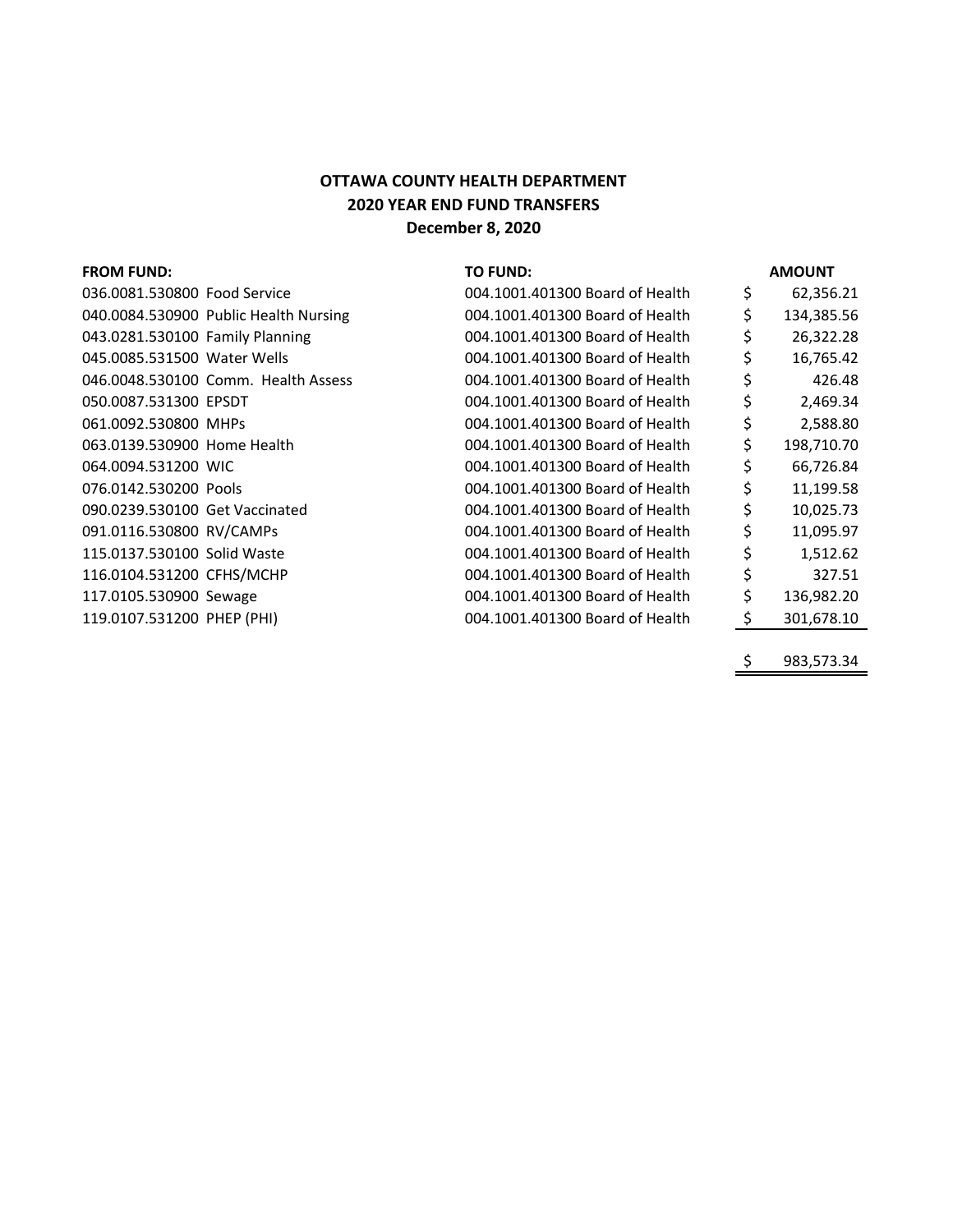#### **OTTAWA COUNTY HEALTH DEPARTMENT 2020 YEAR END SALARY RESERVE CHARGES TRANSFER December 8, 2020**

**FROM FUND: TO FUND:**

157.0110.534700 Salary Reserve 004‐1001‐401300 Board of Health 1 \$ 55,325.00

**AMOUNT**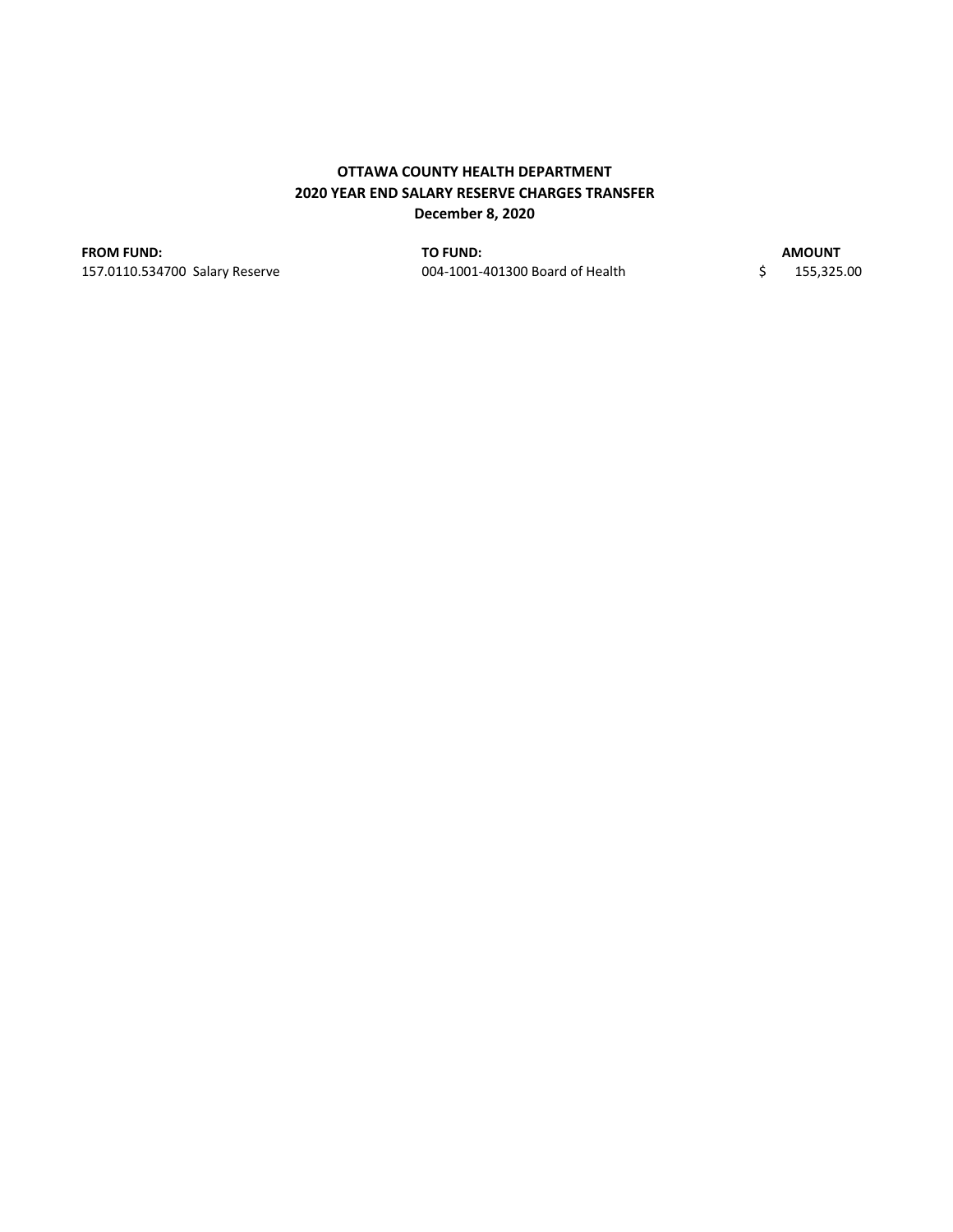#### **OTTAWA COUNTY HEALTH DEPARTMENT 2020 YEAR END SALARY RESERVE FUND TRANSFERS December 8, 2020**

| <b>FROM FUND:</b>                     | <b>TO FUND:</b>                | <b>AMOUNT</b> |
|---------------------------------------|--------------------------------|---------------|
| 036.0081.530800 Food Service          | 157.1006.400100 Salary Reserve | 1,950.32      |
| 040.0084.530900 Public Health Nursing | 157.1006.400100 Salary Reserve | 1,863.82      |
| 043.0281.530100 Family Planning       | 157.1006.400100 Salary Reserve | 717.22        |
| 045.0085.531500 Water Wells           | 157.1006.400100 Salary Reserve | 465.20        |
| 046.0048.530100 Community Health      | 157.1006.400100 Salary Reserve | 12.88         |
| 050.0087.531300 EPSDT                 | 157.1006.400100 Salary Reserve | 79.93         |
| 061.0092.530800 MHPs                  | 157.1006.400100 Salary Reserve | 88.13         |
| 063.0139.530900 Home Health           | 157.1006.400100 Salary Reserve | 4,246.80      |
| 064.0094.531200 WIC                   | 157.1006.400100 Salary Reserve | 2,098.90      |
| 076.0142.530200 Pools                 | 157.1006.400100 Salary Reserve | 381.06        |
| 090.0239.530100 Get Vaccinated        | 157.1006.400100 Salary Reserve | 316.53        |
| 091.0116.530800 RV/CAMPs              | 157.1006.400100 Salary Reserve | 329.77        |
| 115.0137.530100 Solid Waste           | 157.1006.400100 Salary Reserve | 45.37         |
| 116.0104.531200 CFHS/MCHP             | 157.1006.400100 Salary Reserve | 9.69          |
| 117.0105.530900 Sewage                | 157.1006.400100 Salary Reserve | 2,046.41      |
| 119.0107.531200 PHEP (PHI)            | 157.1006.400100 Salary Reserve | 10,347.97     |
|                                       |                                |               |

 $$ 25,000.00$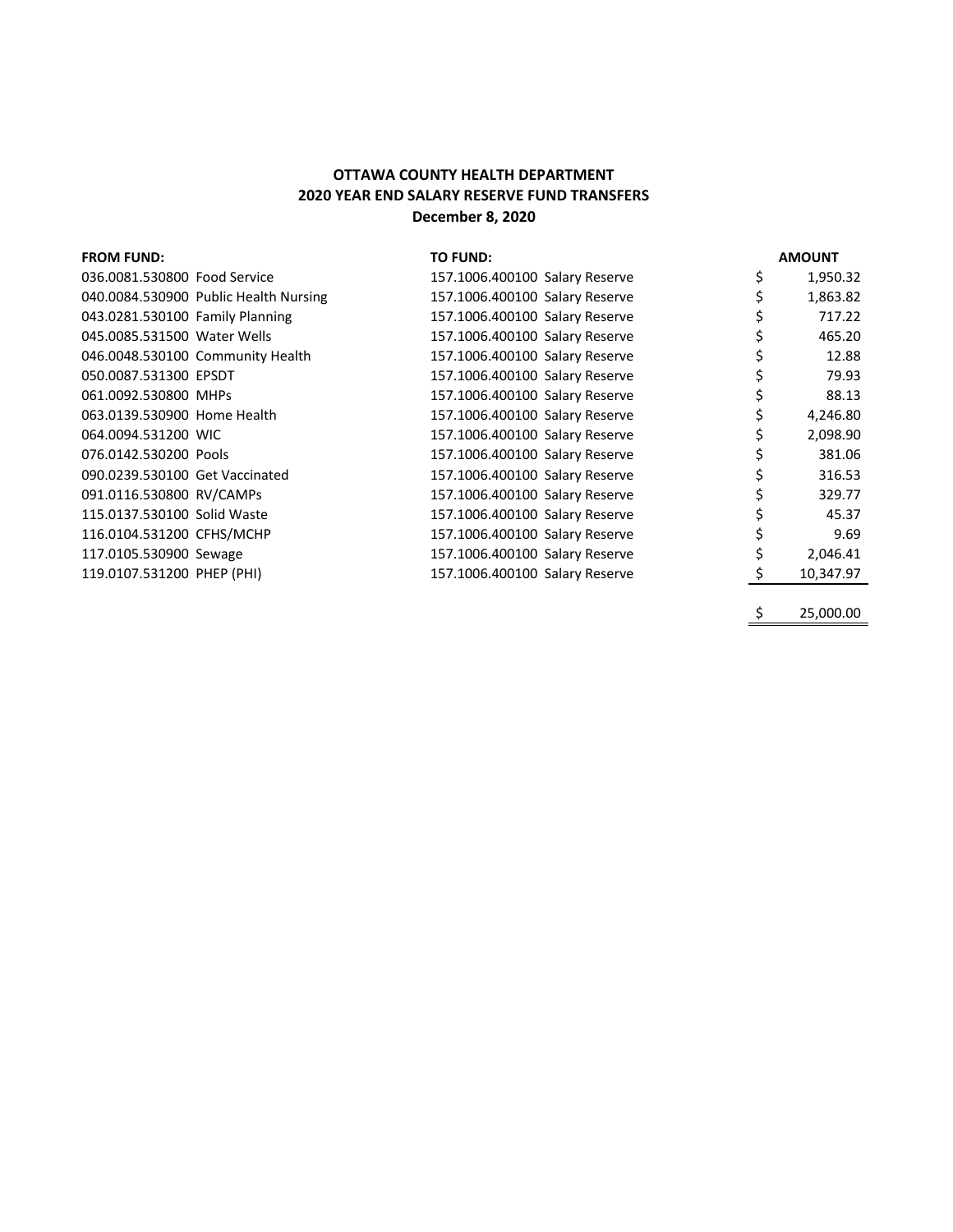#### **OTTAWA COUNTY HEALTH DEPARTMENT 2020 YEAR END CAPITAL RESERVE FUND TRANSFERS December 8, 2020**

| <b>FROM FUND:</b>                     | <b>TO FUND:</b>                           |    | <b>AMOUNT</b> |
|---------------------------------------|-------------------------------------------|----|---------------|
| 036.0081.530800 Food Service          | 156.1006.400100 Capital Equipment Reserve | \$ | 1,950.32      |
| 040.0084.530900 Public Health Nursing | 156.1006.400100 Capital Equipment Reserve | S  | 1,863.82      |
| 043.0281.530100 Family Planning       | 156.1006.400100 Capital Equipment Reserve |    | 717.22        |
| 045.0085.531500 Water Wells           | 156.1006.400100 Capital Equipment Reserve |    | 465.20        |
| 046.0048.530100 Community Health      | 156.1006.400100 Capital Equipment Reserve |    | 12.88         |
| 050.0087.531300 EPSDT                 | 156.1006.400100 Capital Equipment Reserve |    | 79.93         |
| 061.0092.530800 MHPs                  | 156.1006.400100 Capital Equipment Reserve |    | 88.13         |
| 063.0139.530900 Home Health           | 156.1006.400100 Capital Equipment Reserve |    | 4,246.80      |
| 064.0094.531200 WIC                   | 156.1006.400100 Capital Equipment Reserve |    | 2,098.90      |
| 076.0142.530200 Pools                 | 156.1006.400100 Capital Equipment Reserve |    | 381.06        |
| 090.0239.530100 Get Vaccinated        | 156.1006.400100 Capital Equipment Reserve |    | 316.53        |
| 091.0116.530800 RV/CAMPs              | 156.1006.400100 Capital Equipment Reserve |    | 329.77        |
| 115.0137.530100 Solid Waste           | 156.1006.400100 Capital Equipment Reserve |    | 45.37         |
| 116.0104.531200 CFHS/MCHP             | 156.1006.400100 Capital Equipment Reserve |    | 9.69          |
| 117.0105.530900 Sewage                | 156.1006.400100 Capital Equipment Reserve |    | 2,046.41      |
| 119.0107.531200 PHEP (PHI)            | 156.1006.400100 Capital Equipment Reserve |    | 10,347.97     |
|                                       |                                           |    |               |

\$ 25,000.00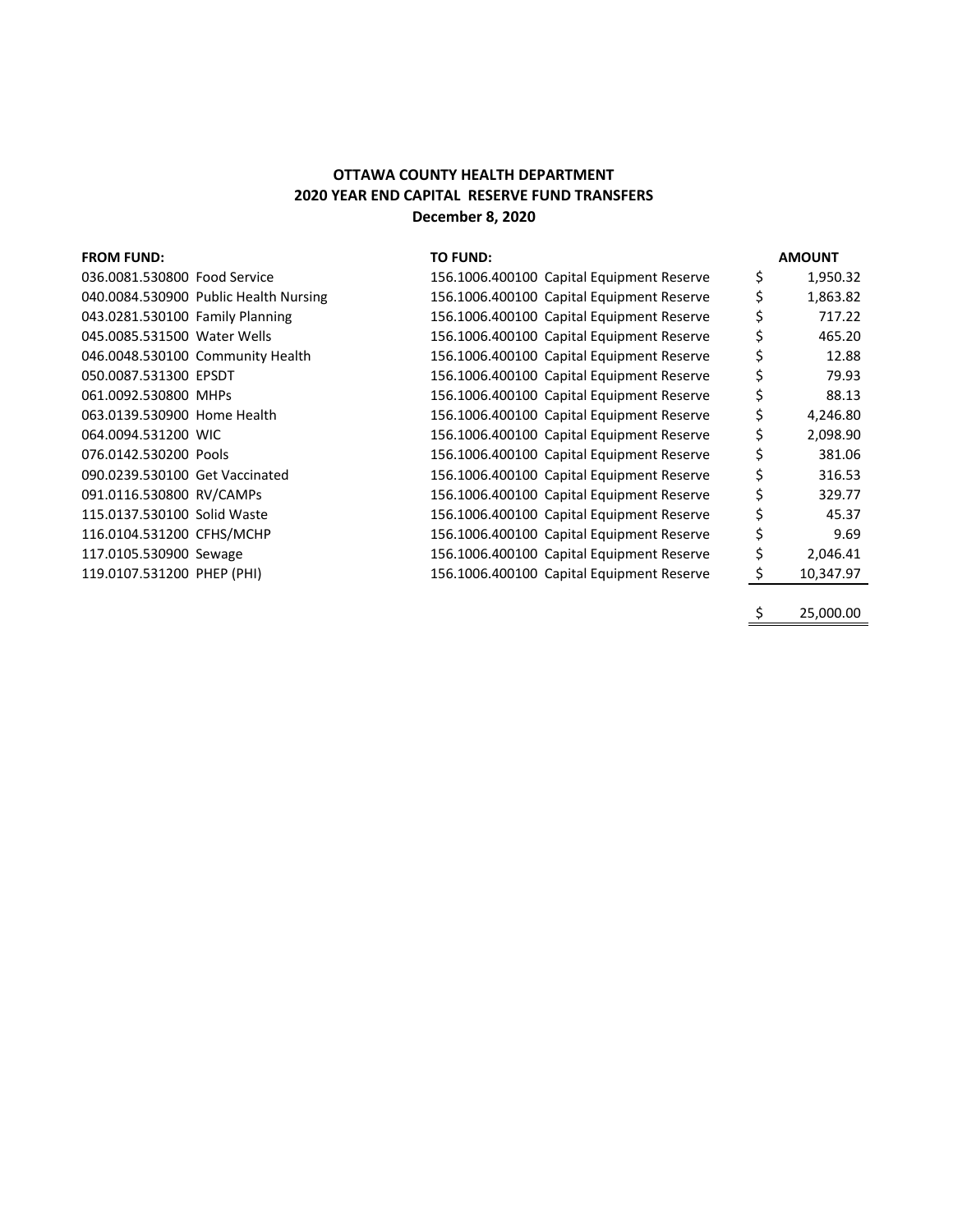#### **OTTAWA COUNTY HEALTH DEPARTMENT 2020 YEAR END DEFICIENT FUNDS TRANSFERS December 8, 2020**

| <b>FROM FUND:</b>               | TO FUND:                              | <b>AMOUNT</b> |
|---------------------------------|---------------------------------------|---------------|
| 004.0044.534700 Board of Health | 040.1001.401100 Public Health Nursing | 120,000.00    |
| 004.0044.534700 Board of Health | 045.1001.400800 Water Wells           | 10,000.00     |
| 004.0044.534700 Board of Health | 050.1001.400500 EPSDT                 | 2.000.00      |
| 004.0044.534700 Board of Health | 117.1006.400400 Sewage                | 80,000.00     |
|                                 |                                       |               |

 $$ 212,000.00$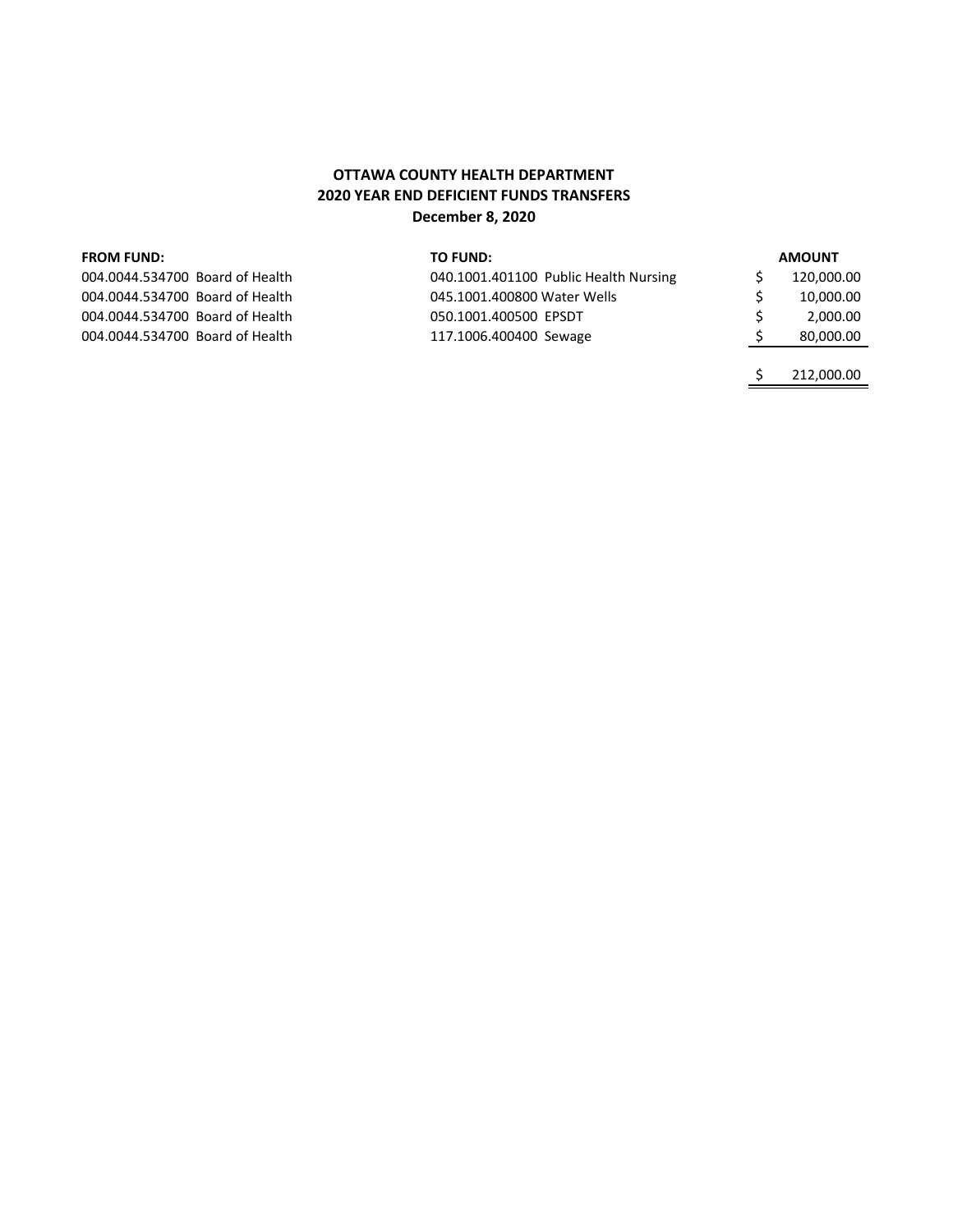#### **OTTAWA COUNTY HEALTH DEPARTMENT 2020 GENERAL TRANSFERS December 8, 2020**

#### **FROM FUND:**

156.0109.534700 Capital Equip. Reserve 157.0110.534700 Salary Reserve

| TO FUND:                        |  | <b>AMOUNT</b> |
|---------------------------------|--|---------------|
| 004.1001.401300 Board of Health |  | 7.665.00      |
| 004.1001.401300 Board of Health |  | 7,645.00      |
|                                 |  |               |

\$ 15,310.00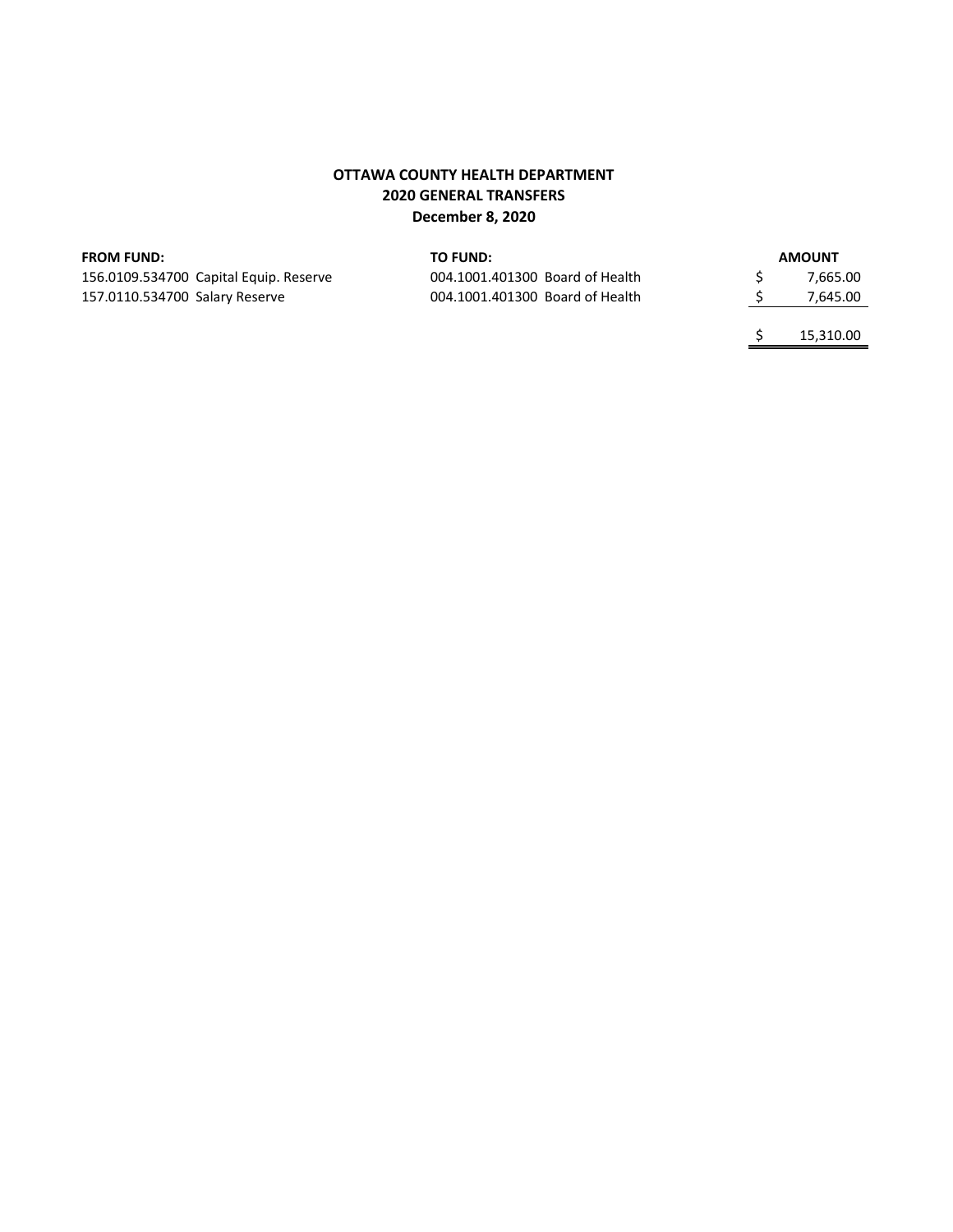#### **OTTAWA COUNTY HEALTH DEPARTMENT 2020 ADDITIONAL APPROPRIATIONS December 8, 2020**

| <b>FUND:</b>              | LINE ITEM:                | <b>AMOUNT</b> |
|---------------------------|---------------------------|---------------|
| 004 Board of Health       | 004.0044.534700 Transfers | 192,000.00    |
| 040 Public Health Nursing | 040.0084.530900 Transfers | 45,300.00     |
| 045 Water Wells           | 045.0085.531500 Transfers | 14,500.00     |
| 046 Community Health      | 046.0048.530100 Transfers | 500.00        |
| 050 EPSDT                 | 050.0087.531300 Transfers | 900.00        |
| 063 Home Health           | 063.0139.530900 Transfers | 36,700.00     |
| 116 CFHSP                 | 116.0104.531200 Transfers | 400.00        |
| 117 Sewage                | 117.0105.530900 Transfers | 12,000.00     |
| 119 PHI (PHEP)            | 119.0107.531200 Transfers | 263,000.00    |
| 157 Salary Reserve        | 157.0110.534700 Transfers | 153,000.00    |
|                           |                           |               |

 $$ 718,300.00$